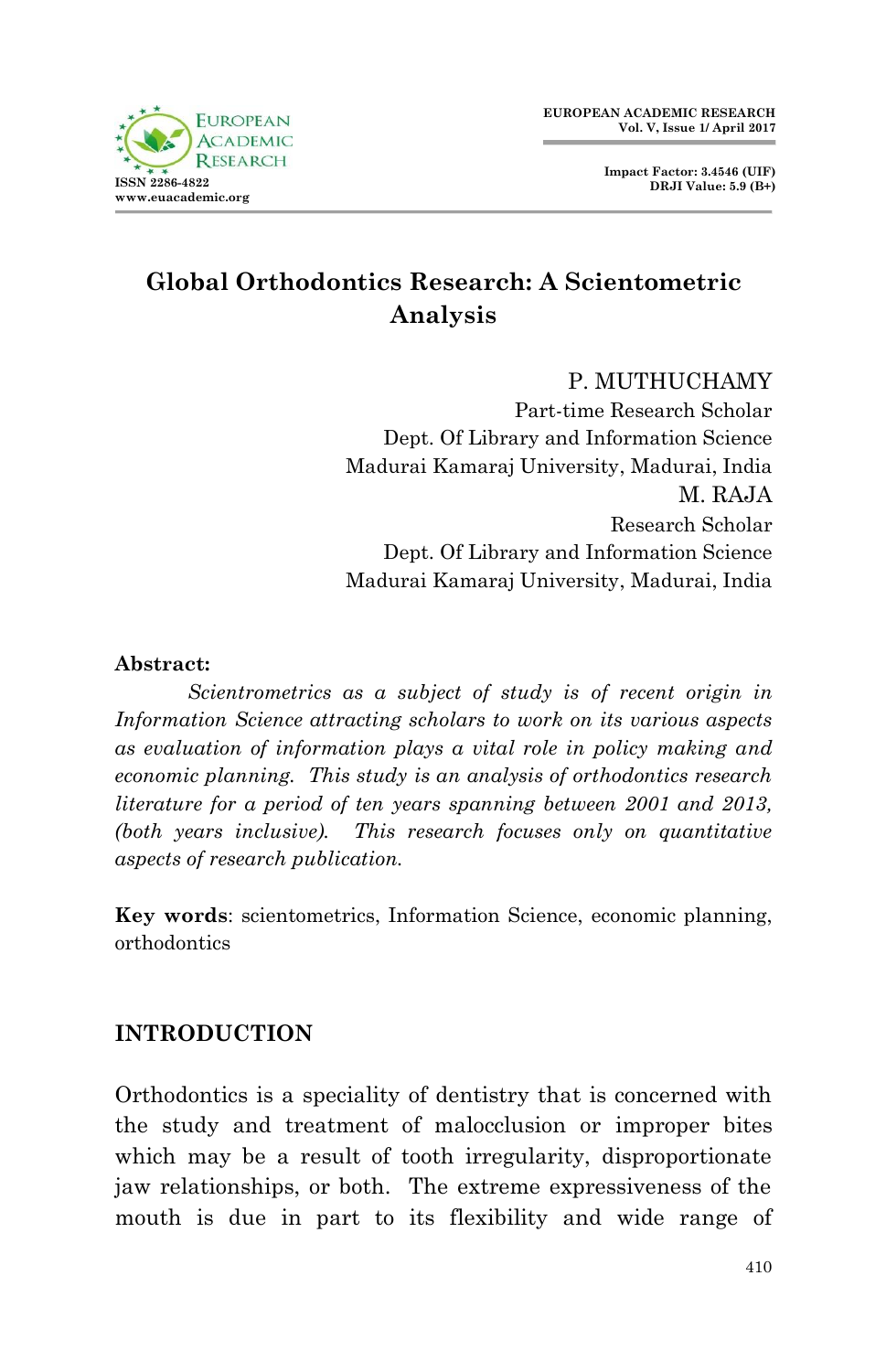movement. This range is attributable to the muscular structure that controls the lips under the surface, Hence Orthodontics is the branch of dentistry that corrects teeth and jaws that are positioned improperly. Crooked teeth and teeth that do not fit together correctly are harder to keep clean, are at risk of being lost early due to tooth decay and periodontal disease, and cause extra stress on the chewing muscles that can lead to headaches, Temporomandibular joint (TMJ) syndrome and neck, shoulder and back pain. Teeth that are crooked or not in the right place can also detract from one's appearance. The major research areas in orthodontics are: craniofacial biomechanics,

- $\triangleright$  mechanobiology of the periodontal ligament,
- $\triangleright$  randomized controlled trials for growth modification treatments,
- $\triangleright$  biomechanics of closing loops, sleep studies,
- $\triangleright$  obstructive apnea, and
- $\triangleright$  clinical oral physiology, including the function of the masticatory muscles and the temporomandibular joint (TMJ).

This paper presents a global view of the trend of research in orthodontics using scientometric tools.

# **PREVIOUS STUDIES**

Saravanan **<sup>2</sup>** et all carry out a study on contributions in Indian conservative dentists to the medline database during 1996– 2009. It was found that majority of the papers were published in international journals and a few in Indian journals. María **<sup>4</sup>** et all conducted Bibliometric analysis of research on regenerative periodontal surgery for 30 years The evolution of research activity on regenerative periodontal surgery was studied. A small number of authors are highly productive with more than 10 publications on the subject each. Mostly authors have only produced one article on the subject. The co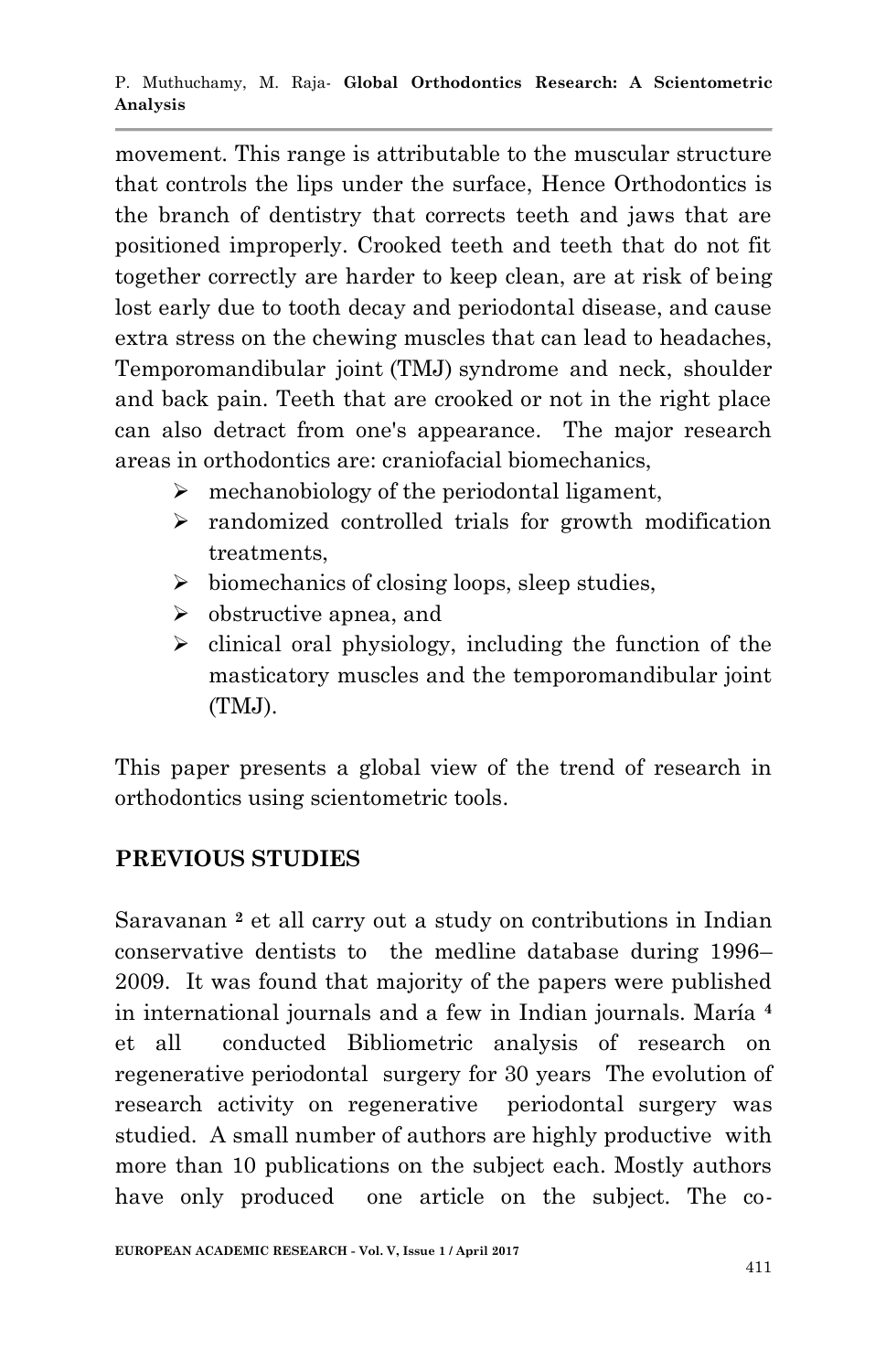authorship average is to publish per paper, with a collaboration between 2 and 6 authors. Main journals on the field of regenerative periodontal surgery are Journal of Period ontology and Journal of Clinical Periodontology, which are ranked 14th and 1st in their category according to the Journal Citations Reports. The most used language is English, followed by Japanese and Italian, Spanish occupying the 8th position. A significant increase on scientific literature is observed, similar to the one Dentistry.

Kumaravel et al(2014)<sup>6</sup> has reported that team research is preferred over individual research especially in medical discipline.

# **METHODOLOGY**

This study "**Global Orthodontics Research: A Scientometrians view"** is a quantitative analysis of records output from Pubmed database that is available online. . The orthodontics records downloaded include Author, Title, Country, and Year. The size of the sample downloaded is 16772. The downloaded data is examines to general statistical principles and bibliometric laws.

# **RESEARCH QUESTIONS**

This research is an attempt to analyse the research trend in the field of Orthodontics and provide answers to the following Questions

**RQ1:** What is the trend of Orthodontics research in the world

**RQ2**: What is the pattern of authorship?"

**RQ3.** Whether the bibliometric laws hold good in case of Research output in the field of Orthodontics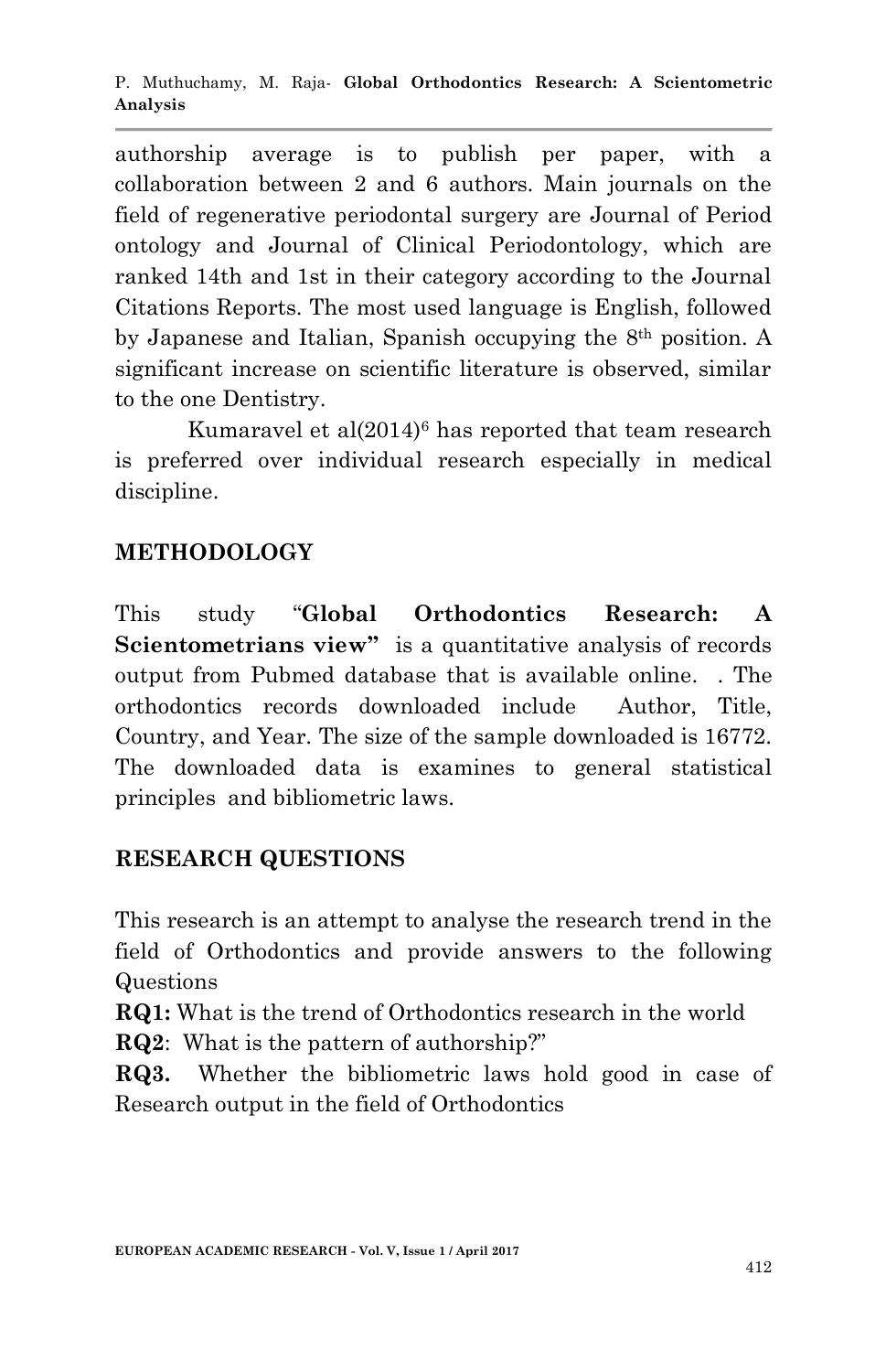P. Muthuchamy, M. Raja*-* **Global Orthodontics Research: A Scientometric Analysis**

| Year | Publications | Percent |
|------|--------------|---------|
| 2001 | 991          | 5.91    |
| 2002 | 991          | 5.91    |
| 2003 | 1082         | 6.45    |
| 2004 | 1223         | 7.29    |
| 2005 | 1141         | 6.80    |
| 2006 | 1259         | 7.51    |
| 2007 | 1343         | 8.01    |
| 2008 | 1474         | 8.79    |
| 2009 | 1476         | 8.80    |
| 2010 | 1498         | 8.93    |
| 2011 | 1529         | 9.12    |
| 2012 | 1533         | 9.14    |
| 2013 | 1232         | 7.35    |
|      | 16772        | 100.00  |

**Table No 1 Year wise Distribution of Research Productivity** 

Table 1 displays the year – wise Global distribution of research productivity in Orthodontics for a period of 13 years from 2001 to2013. The total publication count is found to be 16772 and the maximum output occurred in the year 2013 numbering 1533 and this formed 9.14 percent of the total output. The least count of the total output was in the years 2001 and 2002with 5.91 percent. it is found that in terms of numerical count, research literature output in Orthodontics registered a gradual increase excepting fall during three individual years. i.e., 2002, 2005, 2013.





**EUROPEAN ACADEMIC RESEARCH - Vol. V, Issue 1 / April 2017**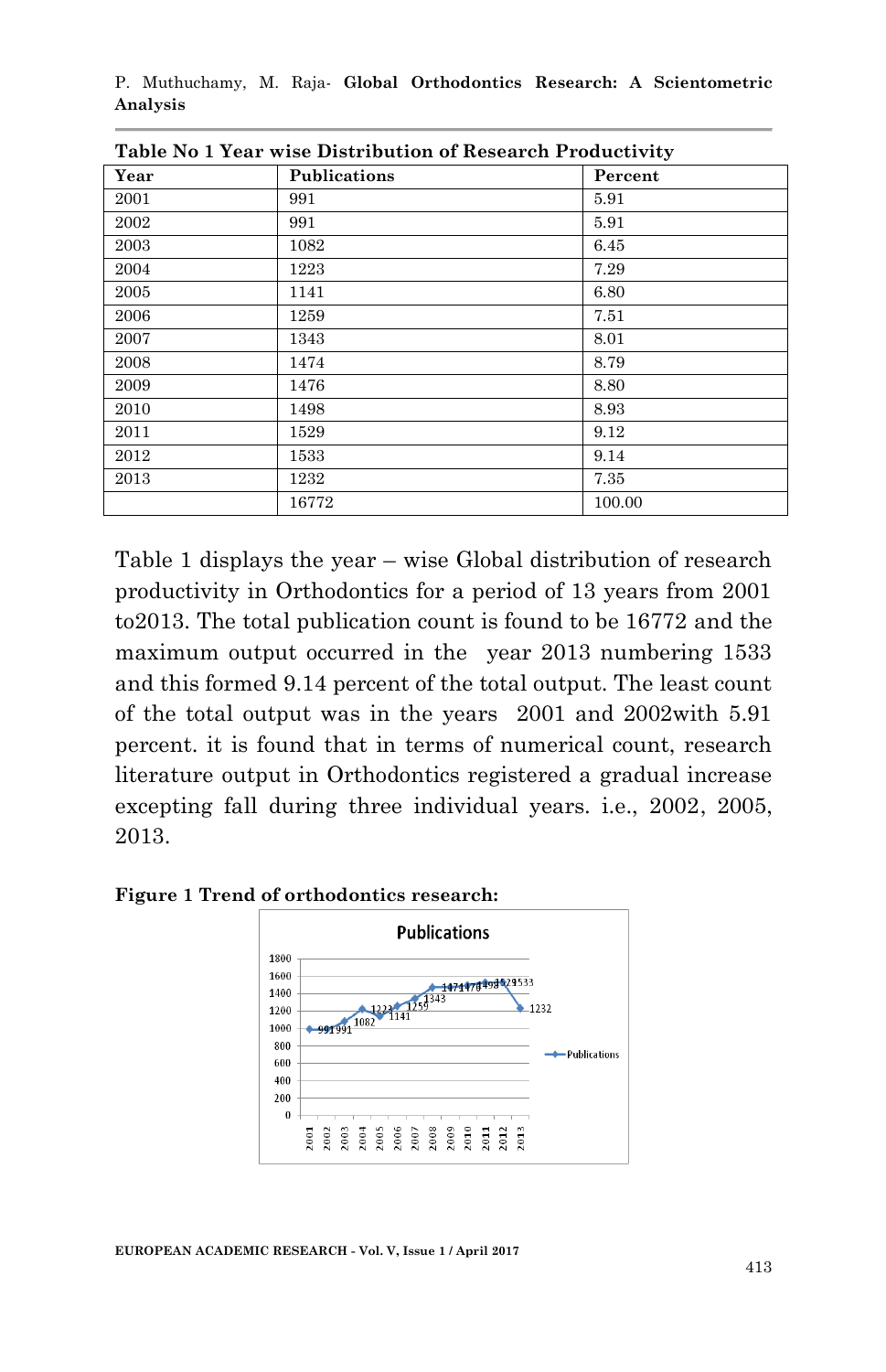P. Muthuchamy, M. Raja*-* **Global Orthodontics Research: A Scientometric Analysis**

| year | Publications(x) | $\mathbf x$    | $\mathbf{X}^2$ | xy       |
|------|-----------------|----------------|----------------|----------|
|      |                 |                |                |          |
| 2001 | 991             | $-6$           | 36             | $-5946$  |
| 2003 | 991             | -5             | 25             | -4955    |
| 2004 | 1082            | $-4$           | 16             | -4328    |
| 2005 | 1223            | $-3$           | 9              | $-3669$  |
| 2006 | 1141            | $-2$           | 4              | $-2282$  |
| 2007 | 1259            | $\cdot$ 1      | 1              | $-1259$  |
| 2008 | 1343            | $\overline{0}$ | $\mathbf{0}$   | $\Omega$ |
| 2009 | 1474            | 1              | $\mathbf{1}$   | 1474     |
| 2010 | 1476            | $\overline{2}$ | $\overline{4}$ | 2952     |
| 2011 | 1498            | 3              | 9              | 4494     |
| 2012 | 1529            | $\overline{4}$ | 16             | 6116     |
| 2013 | 1533            | 5              | 25             | 7665     |
| 2014 | 1232            | 6              | 36             | 7392     |
| 13   | 16772           | $\mathbf{0}$   | 182            | 7654     |

**Table No 2 Orthodontics Research Time series Analysis**

Straight line equation is applied to arrive at projections for future growth under Time Series analysis.

#### **Equation Yc = a+bx**

```
Since \Sigma x=0a = \sum y/n = 16772/13 = 1290.15b=\sum xy / \sum x^2 = 7654/182 = 42.05 estimated literature in 2020 is when x= 2020-2007=13
 =1290.15+42.05.19*13=1290.15+546.65=1836.8
Estimated literature in 2025 is when x = 2025-2007=18 =1290.15+42.05.19*18= 1290.15+756.9 = 2047.05
```
On the application of the formula of Time Series Analysis and subsequently, from the results obtained separately for the years 2020 and 2025 , it is found that the future trend of growth in Orthodontics research output may take an increasing trend during the years to come. The inferences are that there is a positive growth at the global level in research literature output in Orthodontics research.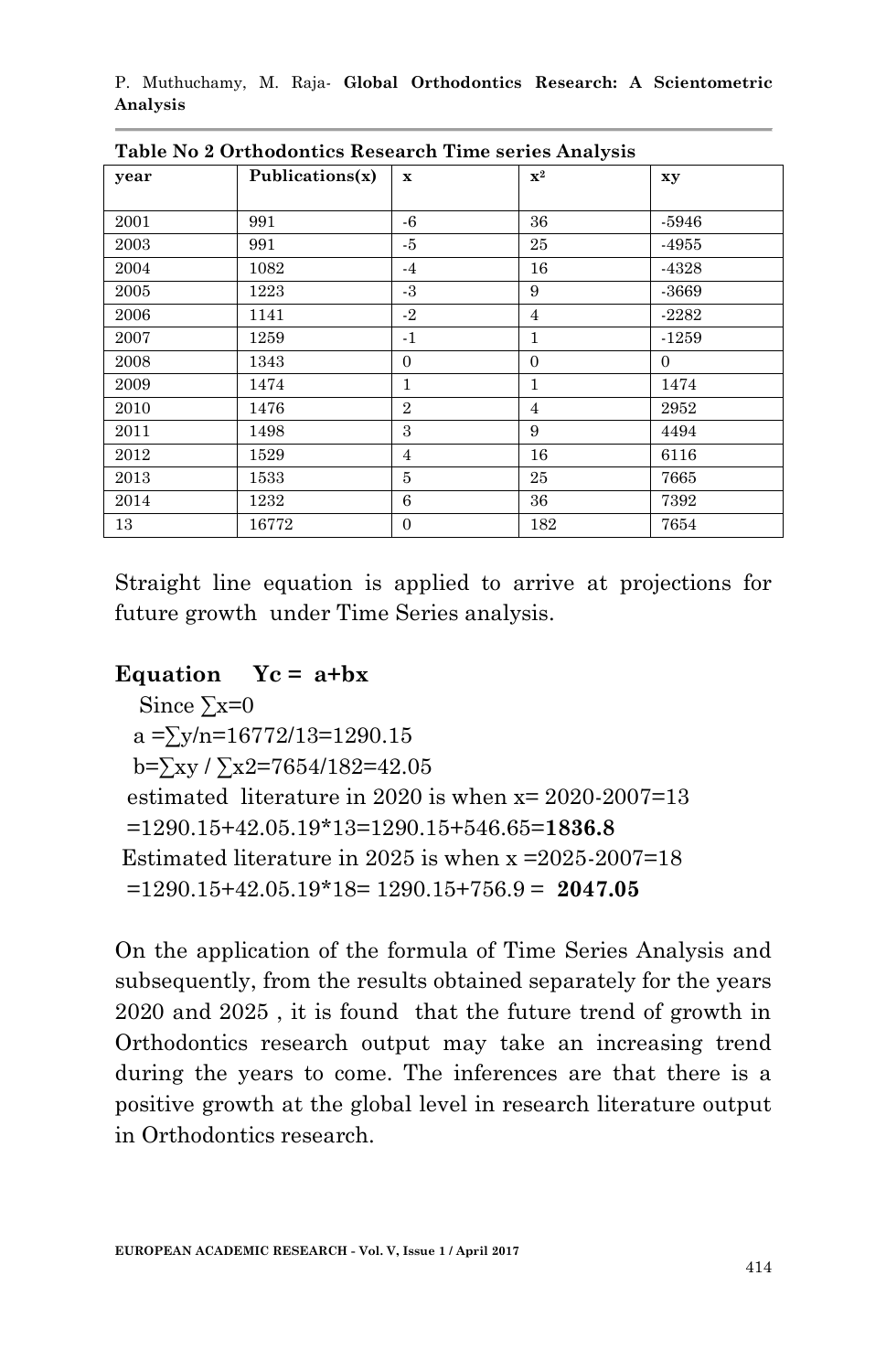P. Muthuchamy, M. Raja*-* **Global Orthodontics Research: A Scientometric Analysis**

| Authors       | publications | Percent |
|---------------|--------------|---------|
| Anonymous     | 87           | 0.52    |
| Single        | 3286         | 19.59   |
| Joint         | 2485         | 14.82   |
| Collaborative | 10914        | 65.07   |
|               | 16772        | 100     |

**Table No 3 Authorship pattern**

Research in orthodontics have been done by individual scholars as well as jointly by a team of a maximum of 26 scholars. Authorship pattern is categorised under the traditional types namely, Single, joint and collaborative. Table 3 reveals the relative strength of authorship pattern. It is found that, joint authorship formed 14.82 percent of the total research output. while collaborative authorship formed 65.07 percent and single authorship had a score of 19.59 percent. It is found that collaborative authorship was dominant.

**Figure 3 Author ship pattern:**





| S.No | Country        | Count | Percent |
|------|----------------|-------|---------|
| 1.   | <b>USA</b>     | 2507  | 14.95   |
| 2.   | <b>BRAZIL</b>  | 1195  | 7.12    |
| 3.   | <b>GERMANY</b> | 936   | 5.58    |
| 4.   | <b>JAPAN</b>   | 877   | 5.23    |
| 5.   | TURKEY         | 791   | 4.72    |
| 6.   | UK             | 745   | 4.44    |
| 7.   | <b>ITALY</b>   | 729   | 4.35    |
| 8.   | <b>INDIA</b>   | 536   | 3.20    |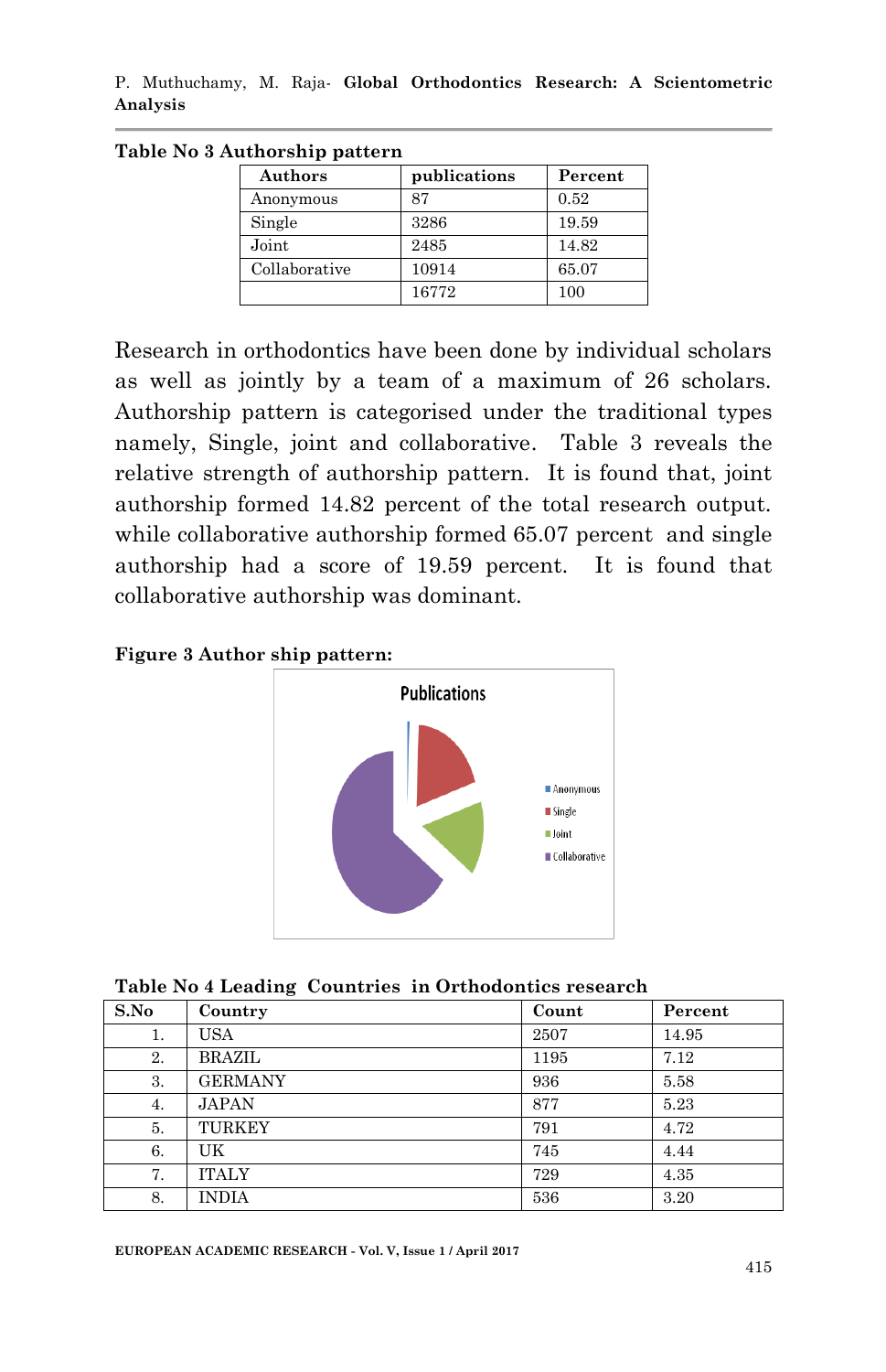| 9.  | China                 | 522 | 3.11       |
|-----|-----------------------|-----|------------|
| 10. | <b>CANADA</b>         | 265 | 1.58       |
| 11. | <b>SWEDEN</b>         | 252 | 1.50       |
| 12. | Netherlands           | 229 | 1.37       |
| 13. | <b>SWITZERLAND</b>    | 204 | 1.22       |
| 14. | <b>FRANCE</b>         | 192 | 1.14       |
| 15. | Australia             | 190 | 1.13       |
| 16. | IRAN                  | 187 | 1.11       |
| 17. | <b>SPAIN</b>          | 169 | 1.01       |
| 18. | <b>TAIWAN</b>         | 167 | 1.00       |
| 19. | <b>GREECE</b>         | 158 | 0.94       |
| 20. | <b>ISRAEL</b>         | 158 | 0.94       |
| 21. | Belgium               | 143 | 0.85       |
| 22. | <b>HONG KONG</b>      | 116 | 0.69       |
| 23. | <b>SOUTH KOREA</b>    | 113 | 0.67       |
| 24. | <b>EGYPT</b>          | 82  | 0.49       |
| 25. | <b>FINLAND</b>        | 78  | 0.47       |
| 26. | <b>AUSTRIA</b>        | 73  | 0.44       |
| 27. | <b>DENMARK</b>        | 71  | 0.42       |
| 28. | <b>OMAN</b>           | 66  | 0.39       |
| 29. | <b>IRELAND</b>        | 58  | 0.35       |
| 30. | <b>THAILAND</b>       | 53  | 0.32       |
| 31. | <b>NORWAY</b>         | 52  | 0.31       |
| 32. | Wales                 | 47  | 0.28       |
| 33. | New Zealand           | 47  | 0.28       |
| 34. | <b>SAUDI ARABIA</b>   | 46  | 0.27       |
| 35. | <b>JORDAN</b>         | 45  | 0.27       |
| 36. | Mexico                | 40  | 0.24       |
| 37. | <b>POLAND</b>         | 40  | 0.24       |
| 38. | Nigeria               | 34  | $0.20\,$   |
| 39. | <b>ENGLAND</b>        | 33  | 0.20       |
| 40. | <b>SINGAPORE</b>      | 32  | 0.19       |
| 41. | <b>SOUTH AFRICA</b>   | 26  | 0.16       |
| 42. | <b>LEBANON</b>        | 26  | 0.16       |
| 43. | <b>PORTUGAL</b>       | 24  | 0.14       |
| 44. | COLOMBIA              | 24  | 0.14       |
| 45. | <b>CZECH REPUBLIC</b> | 23  | 0.14       |
| 46. | <b>LITHUANIA</b>      | 22  | 0.13       |
| 47. | Kuwait                | 22  | $\rm 0.13$ |
| 48. | Morocco               | 21  | 0.13       |
| 49. | Serbia                | 21  | $\rm 0.13$ |
| 50. | <b>SCOTLAND</b>       | 20  | 0.12       |
| 51. | Croatia               | 18  | 0.11       |
| 52. | <b>SLOVENIA</b>       | 16  | 0.10       |
| 53. | <b>ARGENTINA</b>      | 15  | 0.09       |
| 54. | Malaysia              | 15  | $\rm 0.09$ |

#### P. Muthuchamy, M. Raja*-* **Global Orthodontics Research: A Scientometric Analysis**

**EUROPEAN ACADEMIC RESEARCH - Vol. V, Issue 1 / April 2017**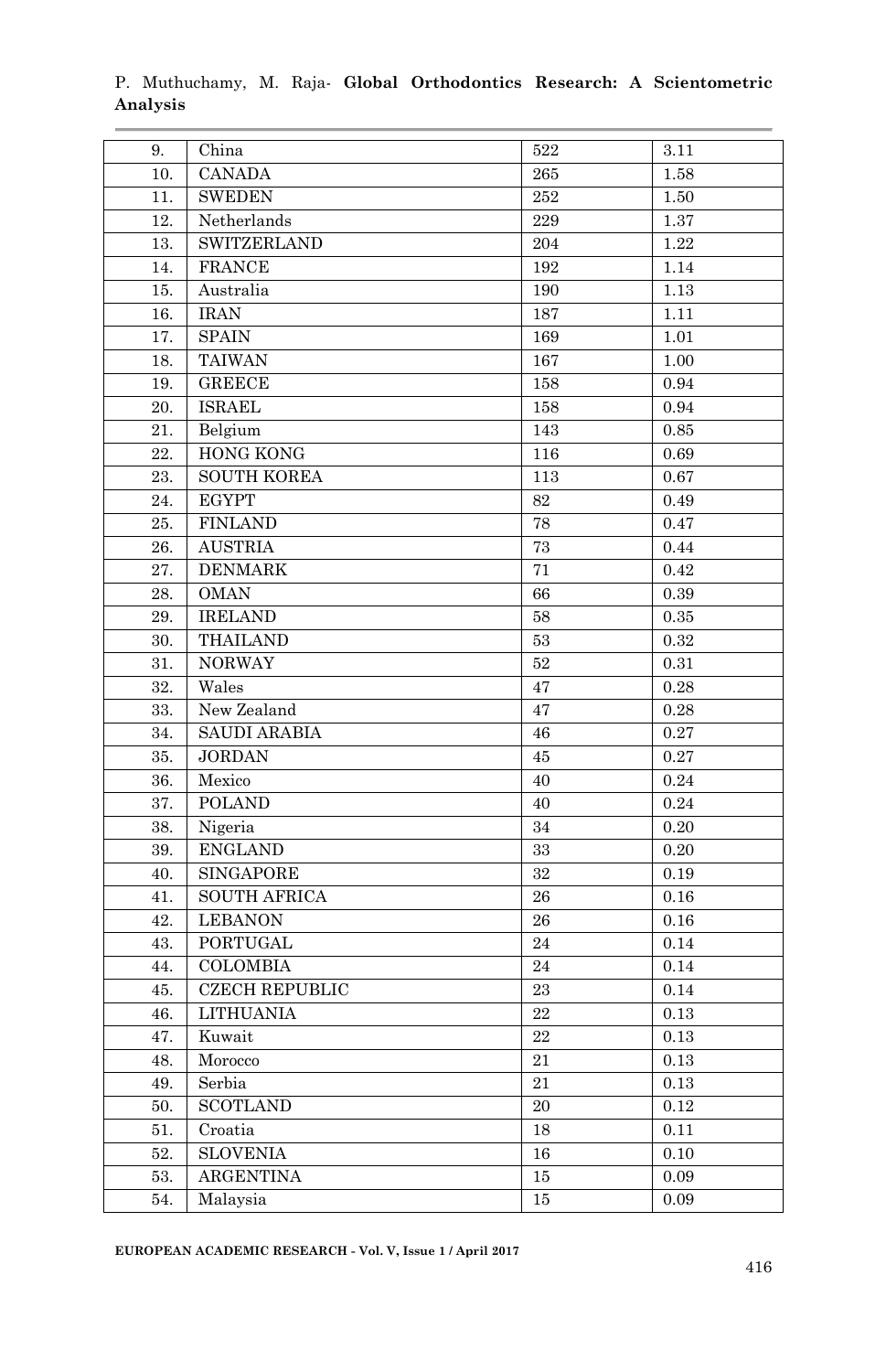| 55. | <b>PAKISTAN</b>   | 14               | 0.08   |
|-----|-------------------|------------------|--------|
| 56. | Syria             | 12               | 0.07   |
| 57. | <b>SENEGAL</b>    | 11               | 0.07   |
| 58. | <b>PERU</b>       | 11               | 0.07   |
| 59. | <b>HUNGARY</b>    | $\boldsymbol{9}$ | 0.05   |
| 60. | Latvia            | 8                | 0.05   |
| 61. | <b>BULGARIA</b>   | 8                | 0.05   |
| 62. | <b>NEPAL</b>      | 6                | 0.04   |
| 63. | <b>TANZANIA</b>   | 6                | 0.04   |
| 64. | <b>CHILE</b>      | $\bf 5$          | 0.03   |
| 65. | <b>CUBA</b>       | $\overline{4}$   | 0.02   |
| 66. | Benin             | $\overline{4}$   | 0.02   |
| 67. | Qatar             | $\overline{4}$   | 0.02   |
| 68. | <b>ICELAND</b>    | $\overline{4}$   | 0.02   |
| 69. | <b>VENEZUELA</b>  | $\overline{4}$   | 0.02   |
| 70. | Monaco            | $\overline{4}$   | 0.02   |
| 71. | <b>MALTA</b>      | $\overline{4}$   | 0.02   |
| 72. | Iraq              | 3                | 0.02   |
| 73. | Sudan             | $\overline{2}$   | 0.01   |
| 74. | <b>RUSSIA</b>     | $\overline{2}$   | 0.01   |
| 75. | <b>ESTONIA</b>    | $\overline{2}$   | 0.01   |
| 76. | Kenya             | $\overline{2}$   | 0.01   |
| 77. | <b>YEMEN</b>      | $\mathbf{1}$     | 0.01   |
| 78. | <b>INDONESIA</b>  | $\mathbf{1}$     | 0.01   |
| 79. | Uruguay           | $\mathbf{1}$     | 0.01   |
| 80. | <b>BANGLADESH</b> | $\mathbf{1}$     | 0.01   |
| 81. | <b>UAE</b>        | $\mathbf{1}$     | 0.01   |
| 82. | Slovakia          | $\mathbf{1}$     | 0.01   |
| 83. | <b>TOGO</b>       | $\mathbf{1}$     | 0.01   |
| 84. | Yugoslavia        | $\mathbf{1}$     | 0.01   |
| 85. | <b>SRI LANKA</b>  | $\,1\,$          | 0.01   |
| 86. | Macedonia         | $\mathbf{1}$     | 0.01   |
| 87. | <b>GHANA</b>      | $\mathbf{1}$     | 0.01   |
| 88. | <b>COSTA RICA</b> | $\mathbf{1}$     | 0.01   |
| 89. | Luxembourg        | $\mathbf{1}$     | 0.01   |
| 90. | <b>TUNISIA</b>    | $\mathbf{1}$     | 0.01   |
|     |                   | 16772            | 100.00 |

P. Muthuchamy, M. Raja*-* **Global Orthodontics Research: A Scientometric Analysis**

Table 4 details out of the country origin of publications in Orthodontics research. Out of the total 16772 records downloaded 4058 records (24.2%) do not possess addresses of the authors. Hence the present analysis is confined to nearly 75 per cent of the total records downloaded. It is found that the results of research in orthodontics originated from 90 countries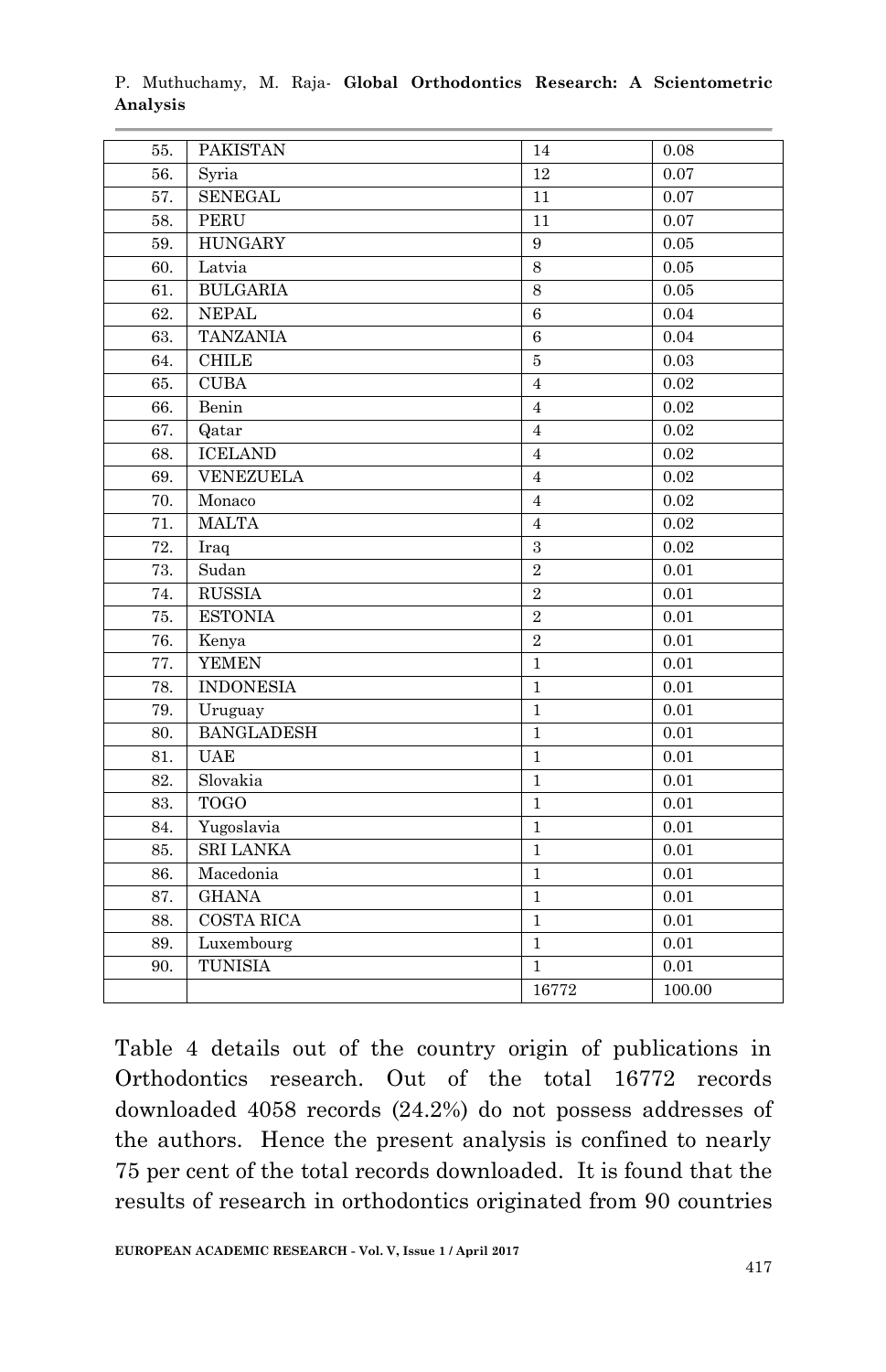of which United States ranked first forming 14.95 percent of total publication count. Second in the ranked order was Brazil with 7.12 percent and Germany occupied the third rank. India having 536 Publications was in the 9<sup>th</sup> rank meanwhile China having 522, occupied 10<sup>th</sup> place.

| <b>Author Name</b>  | Total | Percent | Rank           |
|---------------------|-------|---------|----------------|
|                     | Count |         |                |
| Keim RG             | 118   | 7.71    | 1              |
| Baccetti T          | 115   | 7.51    | $\overline{2}$ |
| Eliades T           | 102   | 6.66    | 3              |
| Franchi L           | 94    | 6.14    | 4              |
| Janson G            | 92    | 6.01    | 5              |
| Anonymous           | 89    | 5.81    | 6              |
| Turpin DL           | 88    | 5.75    | 7              |
| Kuijpers-Jagtman AM | 82    | 5.36    | 8              |
| Darendeliler MA     | 75    | 4.90    | 9              |
| Uysal T             | 72    | 4.70    | 10             |
| Kim SH              | 70    | 4.57    | 11             |
| Buschang PH         | 69    | 4.51    | 12             |
| Takano-Yamamoto T   | 62    | 4.05    | 13             |
| Major PW            | 61    | 3.98    | 14             |

**Table-5 Most profile of author in orthodontics research,**

The top ranking authors with higher productivity were ranked each according to their publication count. From the Table 5, it is found that Keim RG from United States is found to be the most prolific author among the contributors. Second in the rank was Baccetti T from Italy, followed by Eliades T from Greece.

## **APPLICATION OF BRADFORD'S LAW OF SCATTERING**

Clement Bradford (1934) Published his study on the frequency distribution of papers over journals, he found that  $\degree$  if scientific journals are arranged in order of decreasing productivity on given subject." they may be divided in to a nucleus of journals more particularly devoted to the subject and several groups or zones containing the same number of articles zones. The same number of articles as the nucleus when the numbers of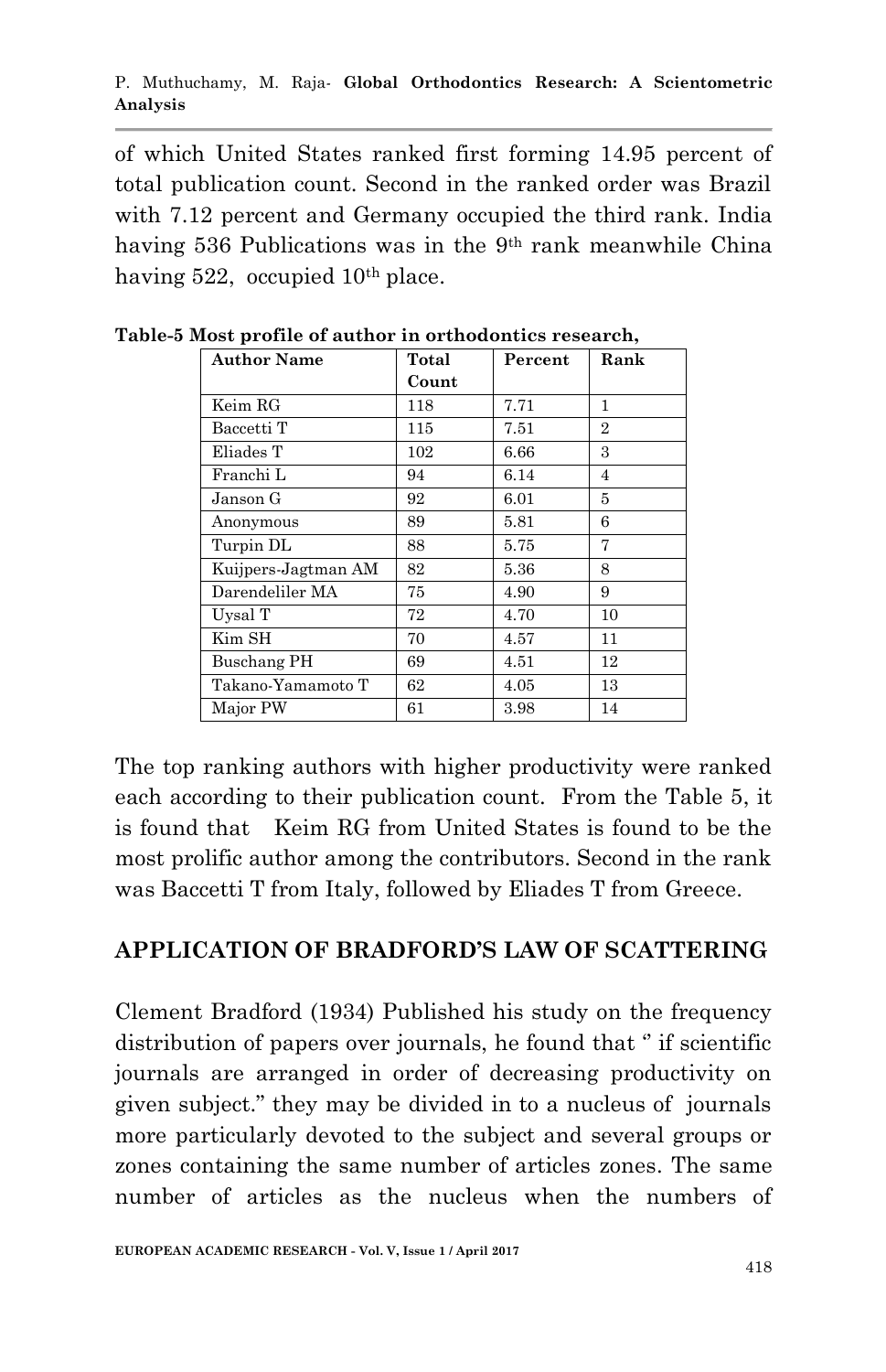P. Muthuchamy, M. Raja*-* **Global Orthodontics Research: A Scientometric Analysis**

periodicals in the nucleus and the succeeding zones will be as " 1:b:b<sup>2</sup>...." . If the journals are divided into three zones, each containing equal number of papers, they will be in the order of 1:n:n2

| Zones  | No. of Journals | No. of Publication |
|--------|-----------------|--------------------|
| Zone 1 |                 | 5747               |
| Zone 2 | $^{0}$<br>oт    | 5566               |
| Zone 3 | 632             | 5459               |

Bradford"s formula is applied to the publication counts in Orthodontics, Sorting them out in a journals based productivity zones. The total number of journals figured in the present study was 667, which were ranked in a descending order of their publication counts . The categorization of three zones resulted in a ratio  $4:31:632 = 1:7.75:158$  which is not in the form of 1:n:n<sup>2</sup> and hence the inference is that the present study do not corroborate with Bradford"s law.

| No of Papers(X) | No of Authors (Y) | $Xn^*y=K$ |
|-----------------|-------------------|-----------|
| 1 paper         | 17886             | 17886     |
| 2 papers        | 4002              | 18388     |
| 3 papers        | 1602              | 17960     |
| 4 papers        | 827               | 17459     |
| 5 papers        | 549               | 18936     |
| 6 papers        | 349               | 17978     |
| 7 papers        | 258               | 18656     |
| 8 papers        | 183               | 17752     |
| 9 papers        | 136               | 17095     |
| 10 papers       | 119               | 18860     |
| 11 papers       | 89                | 17396     |
| 12 papers       | 72                | 17042     |
| 13 papers       | 61                | 17218     |
| 14 papers       |                   | 18274     |
| 1 5papers       | 33                | 12761     |
| 16 papers       | 33                | 14708     |

**Table 6 Lotka's law of Author productivity**

Lotka deduced a general equation to find out the relation between the frequency 'Y' of persons making 'X' contributions as  $X<sup>n</sup>Y= constant (an arbitrary value which he found to be 2).$ Table 6 displays the application of Lotka's law. It is inferred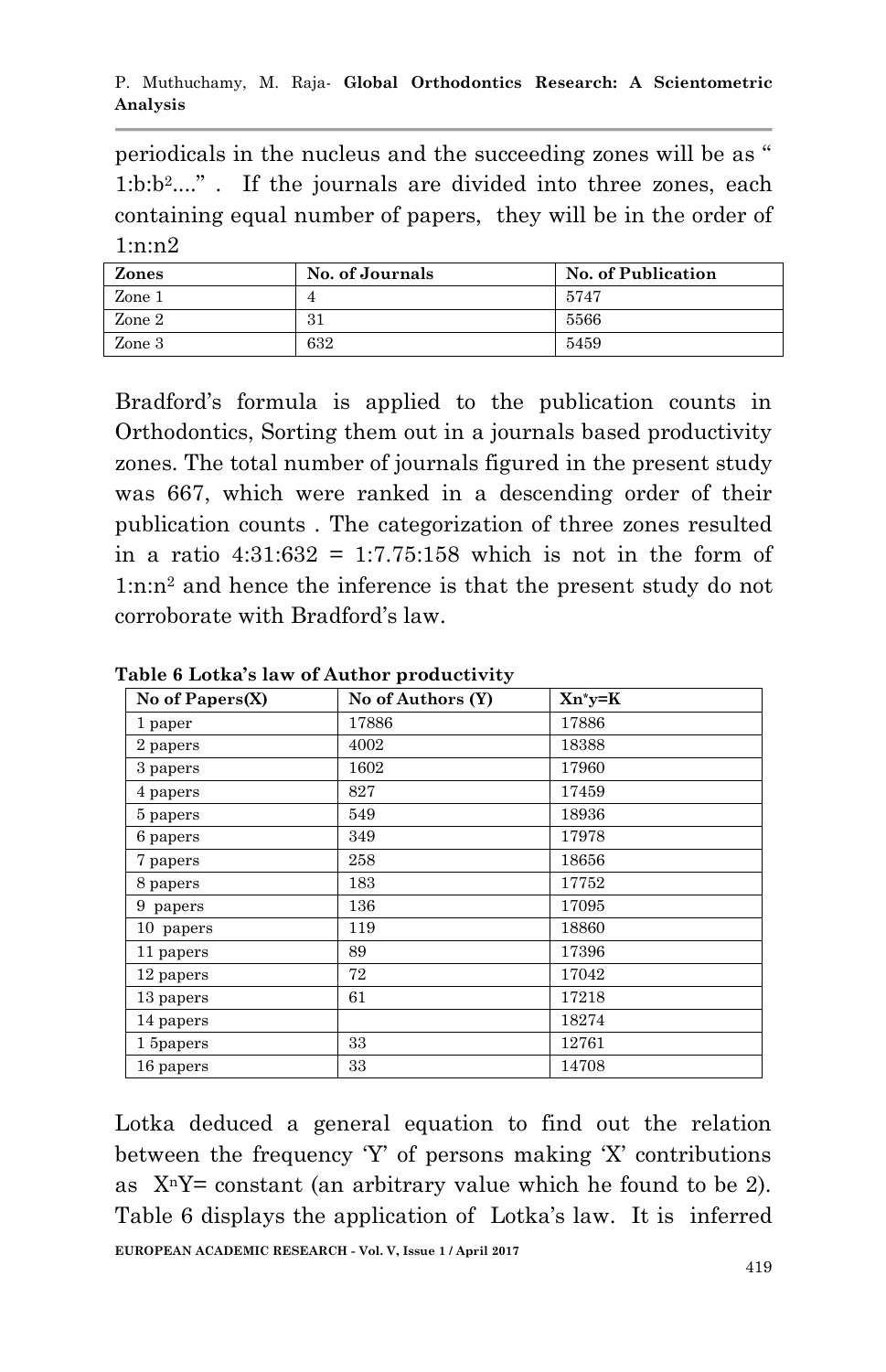from table no 6 that the data for Orthodontics research falls in line with lotka's when  $n=2$  so the application of Lotka' law is proved in this research.

# **FINDINGS AND CONCLUSION**

Considering the significance of this research, it is found that there is gradual growth in Orthodontics research and also research in Orthodontics will grow in the forthcoming years. Though single authored publications occupy nearly one fifth of the total records taken for study, collaborative authorship pattern shows to be the preferred one. As shown in many of the bibliometric studies, USA is the leader in scientific research especially in Orthodontics. India, being the second leading country in its population has taken only one twenty of the world production and hence it necessitates Indian dentists to concentrate more on Orthodontics research. Though Lotka"s law holds good to some extent, Bradford"s law is deviated in Orthodontics research.

## **REFERENCES:**

1. Asbell MB. A Brief history of orthodontics. Am J Ortho Dentofacial Orthop 1990;98;176-83

2. Cole F.J., and Eales N. B., The history of comparative Anatomy: Part-1: A Statistical analysis of literature- Science progress Vol.11.1917.pp578-596.

3. Harrison JE, Ashby D and Lennon MA.(1996) An Analysis of papers published in the British Journal of Orthotics. Vol. 23(3).Pp.203-9.

4. Kumaravel J P S. Economic Population and research out put: A Scientometric analysis of Genetic Engineering 1988- 2000 IASLIC Bulletin.50.1 (2005):52-59